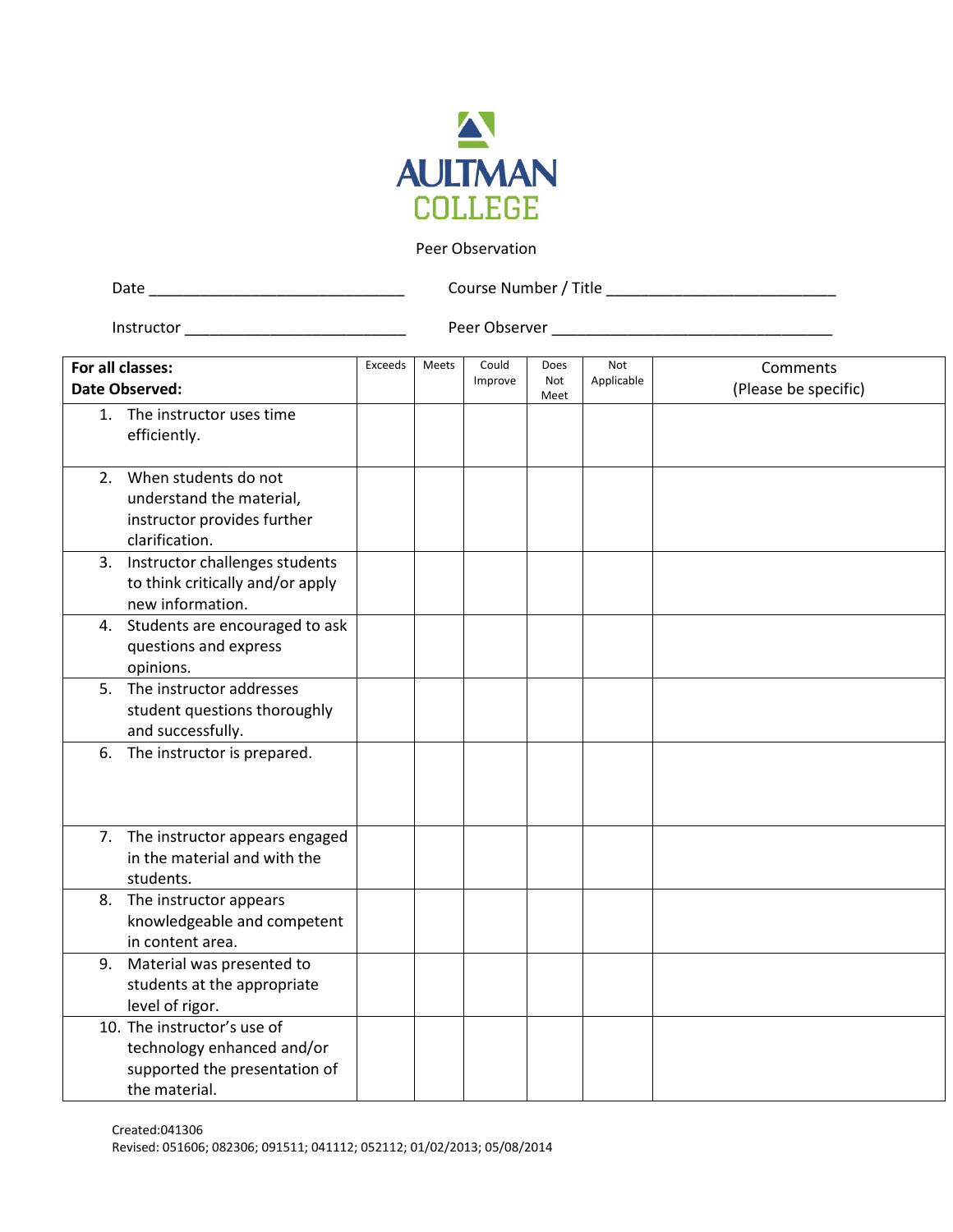|                                                       | Exceeds | Meets | Could<br>Improve | Does<br>Not<br>Meet | Not<br>Applicable | Comments |
|-------------------------------------------------------|---------|-------|------------------|---------------------|-------------------|----------|
| <b>LAB ONLY (Date</b>                                 |         |       |                  |                     |                   |          |
| <b>Observed</b>                                       |         |       |                  |                     |                   |          |
| (if applicable)                                       |         |       |                  |                     |                   |          |
| 11. The instructor advocates and                      |         |       |                  |                     |                   |          |
| demonstrates safe laboratory                          |         |       |                  |                     |                   |          |
| practices.                                            |         |       |                  |                     |                   |          |
| <b>CLINICAL ONLY (Date Observed</b>                   |         |       |                  |                     |                   |          |
|                                                       |         |       |                  |                     |                   |          |
| (if applicable)                                       |         |       |                  |                     |                   |          |
| 12. The instructor acts as a coach                    |         |       |                  |                     |                   |          |
| to guide learning and engages                         |         |       |                  |                     |                   |          |
| students in critical thinking in                      |         |       |                  |                     |                   |          |
| the clinical areas.                                   |         |       |                  |                     |                   |          |
| 13. The instructor is able to handle                  |         |       |                  |                     |                   |          |
| multiple students/assignments                         |         |       |                  |                     |                   |          |
| during the clinical day.                              |         |       |                  |                     |                   |          |
| 14. The instructor uses an                            |         |       |                  |                     |                   |          |
| appropriate mix of direction                          |         |       |                  |                     |                   |          |
| and coaching to optimize<br>student clinical learning |         |       |                  |                     |                   |          |
| experiences.                                          |         |       |                  |                     |                   |          |
| 15. The instructor posts student's                    |         |       |                  |                     |                   |          |
| clinical assignments for each                         |         |       |                  |                     |                   |          |
| clinical prior to student arrival.                    |         |       |                  |                     |                   |          |
|                                                       |         |       |                  |                     |                   |          |
| 16. Instructor provides students                      |         |       |                  |                     |                   |          |
| with feedback on clinical                             |         |       |                  |                     |                   |          |
| worksheets and patient care in                        |         |       |                  |                     |                   |          |
| a timely manner with means to                         |         |       |                  |                     |                   |          |
| improve.<br>17. Instructor demonstrates               |         |       |                  |                     |                   |          |
| professionalism and core                              |         |       |                  |                     |                   |          |
| values of Aultman College.                            |         |       |                  |                     |                   |          |
|                                                       |         |       |                  |                     |                   |          |
| 18. Instructor communicates with                      |         |       |                  |                     |                   |          |
| staff to maintain patient safety.                     |         |       |                  |                     |                   |          |
|                                                       |         |       |                  |                     |                   |          |
|                                                       |         |       |                  |                     |                   |          |
| 19. The instructor enforces student                   |         |       |                  |                     |                   |          |
| dress code.                                           |         |       |                  |                     |                   |          |
|                                                       |         |       |                  |                     |                   |          |
|                                                       |         |       |                  |                     |                   |          |